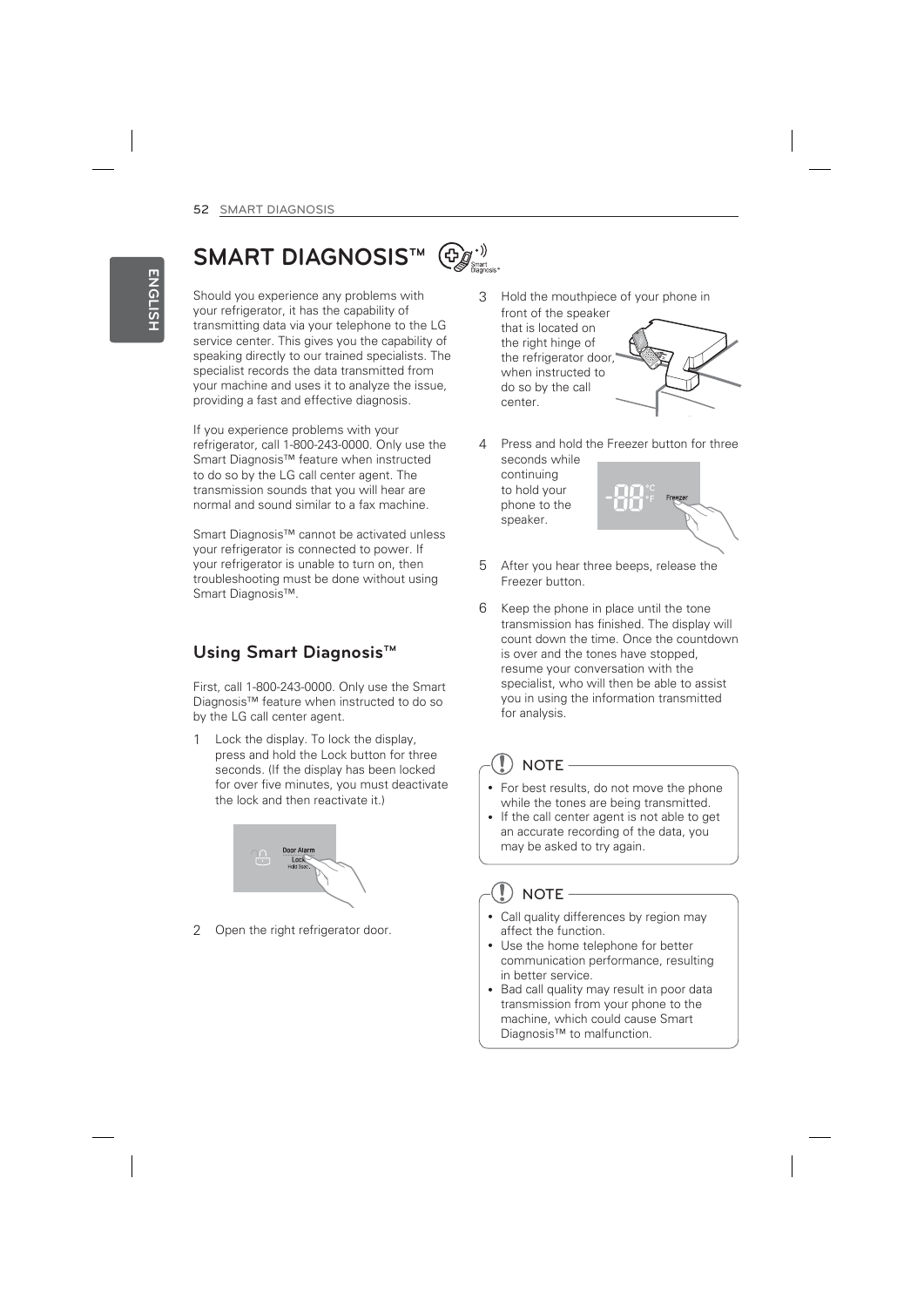**ENGLISH**

**ENGLISH** 

# **TROUBLESHOOTING**

 $\begin{array}{c} \hline \end{array}$ 

Review the Troubleshooting section before calling for service; doing so will save you both time and money.

| Problem                                                 | <b>Possible Causes</b>                                                  | Solutions                                                                                                                                                                                                                                                                                                                                                                                       |
|---------------------------------------------------------|-------------------------------------------------------------------------|-------------------------------------------------------------------------------------------------------------------------------------------------------------------------------------------------------------------------------------------------------------------------------------------------------------------------------------------------------------------------------------------------|
| Refrigerator and<br>Freezer section<br>are not cooling. | The refrigerator control is set to<br>OFF (some models).                | Turn the control ON. Refer to the Setting the<br>Controls section for proper temperature settings.                                                                                                                                                                                                                                                                                              |
|                                                         | Refrigerator is in the defrost<br>cycle.                                | During the defrost cycle, the temperature of<br>each compartment may rise slightly. Wait 30<br>minutes and confirm the proper temperature<br>has been restored once the defrost cycle has<br>completed.                                                                                                                                                                                         |
|                                                         | Refrigerator was recently<br>installed.                                 | It may take up to 24 hours for each compartment<br>to reach the desired temperature.                                                                                                                                                                                                                                                                                                            |
|                                                         | Refrigerator was recently<br>relocated.                                 | If the refrigerator was stored for a long period of<br>time or moved on its side, it is necessary for the<br>refrigerator to stand upright for 24 hours before<br>connecting it to power.                                                                                                                                                                                                       |
| Cooling System<br>runs too much.                        | Refrigerator is replacing an<br>older model.                            | Modern refrigerators require more operating<br>time but use less energy due to more efficient<br>technology.                                                                                                                                                                                                                                                                                    |
|                                                         | Refrigerator was recently<br>plugged in or power restored.              | The refrigerator will take up to 24 hours to cool<br>completely.                                                                                                                                                                                                                                                                                                                                |
|                                                         | Door opened often or a large<br>amount of food / hot food was<br>added. | Adding food and opening the door warms the<br>refrigerator, requiring the compressor to run<br>longer in order to cool the refrigerator back<br>down. In order to conserve energy, try to get<br>everything you need out of the refrigerator<br>at once, keep food organized so it is easy to<br>find, and close the door as soon as the food is<br>removed. (Refer to the Food Storage Guide.) |
|                                                         | Doors are not closed<br>completely.                                     | Firmly push the doors shut. If they will not<br>shut all the way, see the Doors will not<br>close completely or pop open section in<br>Troubleshooting.                                                                                                                                                                                                                                         |
|                                                         | Refrigerator is installed in a hot<br>location.                         | The compressor will run longer under warm<br>conditions. At normal room temperatures (70°F)<br>expect your compressor to run about 40% to<br>80% of the time. Under warmer conditions,<br>expect it to run even more often. The refrigerator<br>should not be operated above 110°F.                                                                                                             |
|                                                         | Condenser / back cover is<br>clogged.                                   | Use a vacuum cleaner with an attachment to<br>clean the condenser cover and vents. Do not<br>remove the panel covering the condenser coil<br>area.                                                                                                                                                                                                                                              |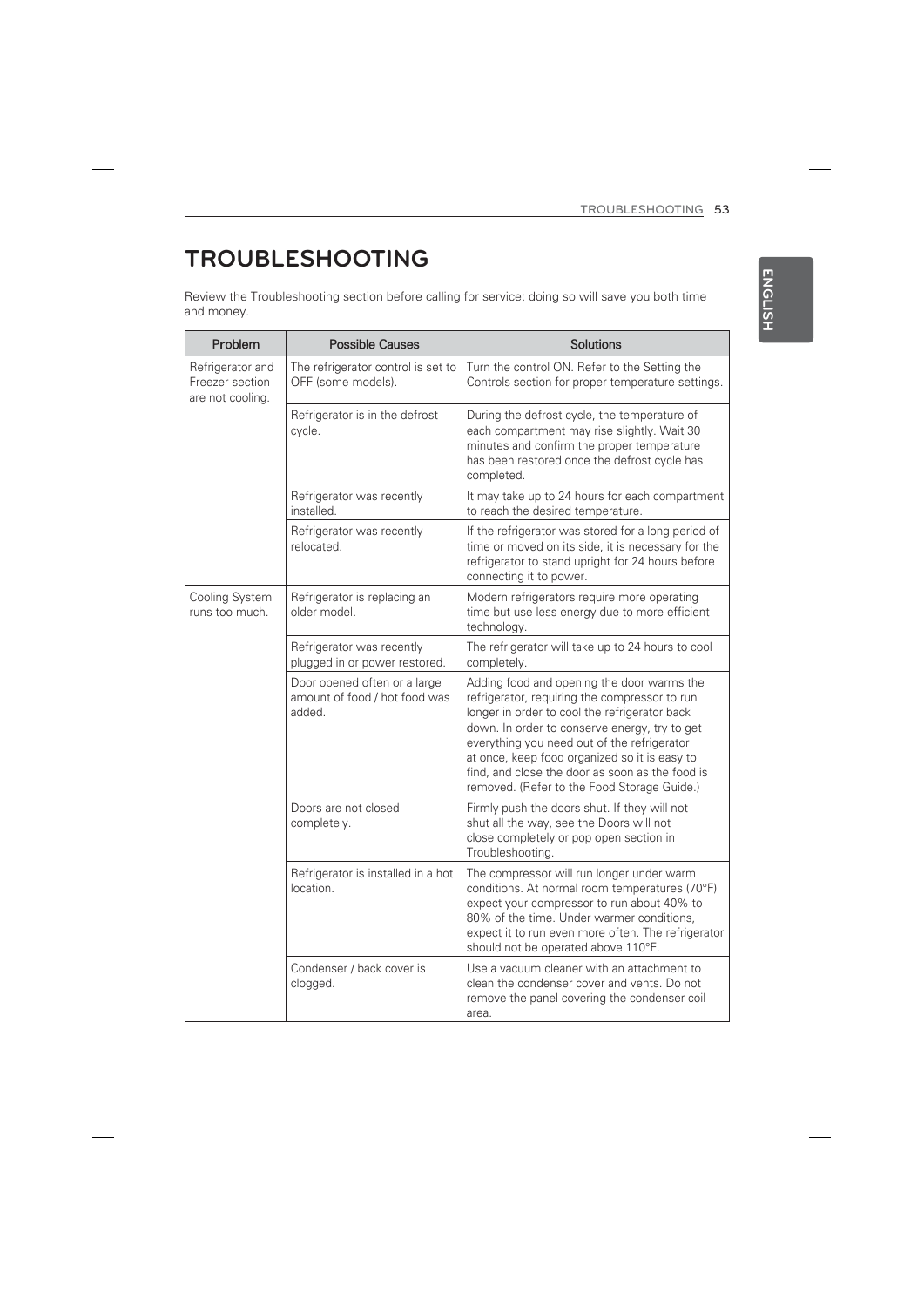$\overline{\phantom{a}}$ 

 $\begin{array}{c} \hline \end{array}$ 

| Problem                                            | <b>Possible Causes</b>                                                    | Solutions                                                                                                                                                                                                                                                            |
|----------------------------------------------------|---------------------------------------------------------------------------|----------------------------------------------------------------------------------------------------------------------------------------------------------------------------------------------------------------------------------------------------------------------|
| Refrigerator or<br>Freezer section is<br>too warm. | Refrigerator was recently<br>installed.                                   | It may take up to 24 hours for each compartment<br>to reach the desired temperature.                                                                                                                                                                                 |
|                                                    | Air vents are blocked.                                                    | Rearrange items to allow air to flow throughout<br>the compartment. Refer to the Airflow diagram in<br>the Using Your Refrigerator section.                                                                                                                          |
|                                                    | Doors are opened often or for<br>long periods of time.                    | When the doors are opened often or for long<br>periods of time, warm, humid air enters the<br>compartment. This raises the temperature and<br>moisture level within the compartment. To lessen<br>the effect, reduce the frequency and duration of<br>door openings. |
|                                                    | Unit is installed in a hot location.                                      | The refrigerator should not be operated in<br>temperatures above 110F.                                                                                                                                                                                               |
|                                                    | A large amount of food or<br>hot food was added to either<br>compartment. | Adding food warms the compartment requiring<br>the cooling system to run. Allowing hot food to<br>cool to room temperature before putting it in the<br>refrigerator will reduce this effect.                                                                         |
|                                                    | Doors not closed correctly.                                               | See the Doors will not close correctly or pop<br>open section in Troubleshooting.                                                                                                                                                                                    |
|                                                    | Temperature control is not set<br>correctly.                              | If the temperature is too warm, adjust the<br>control one increment at a time and wait for the<br>temperature to stabilize. Refer to the Setting the<br>Controls section for more information.                                                                       |
|                                                    | Defrost cycle has recently<br>completed.                                  | During the defrost cycle, the temperature of each<br>compartment may rise slightly and condensation<br>may form on the back wall. Wait 30 minutes<br>and confirm the proper temperature has been<br>restored once the defrost cycle has completed.                   |

 $\overline{\phantom{a}}$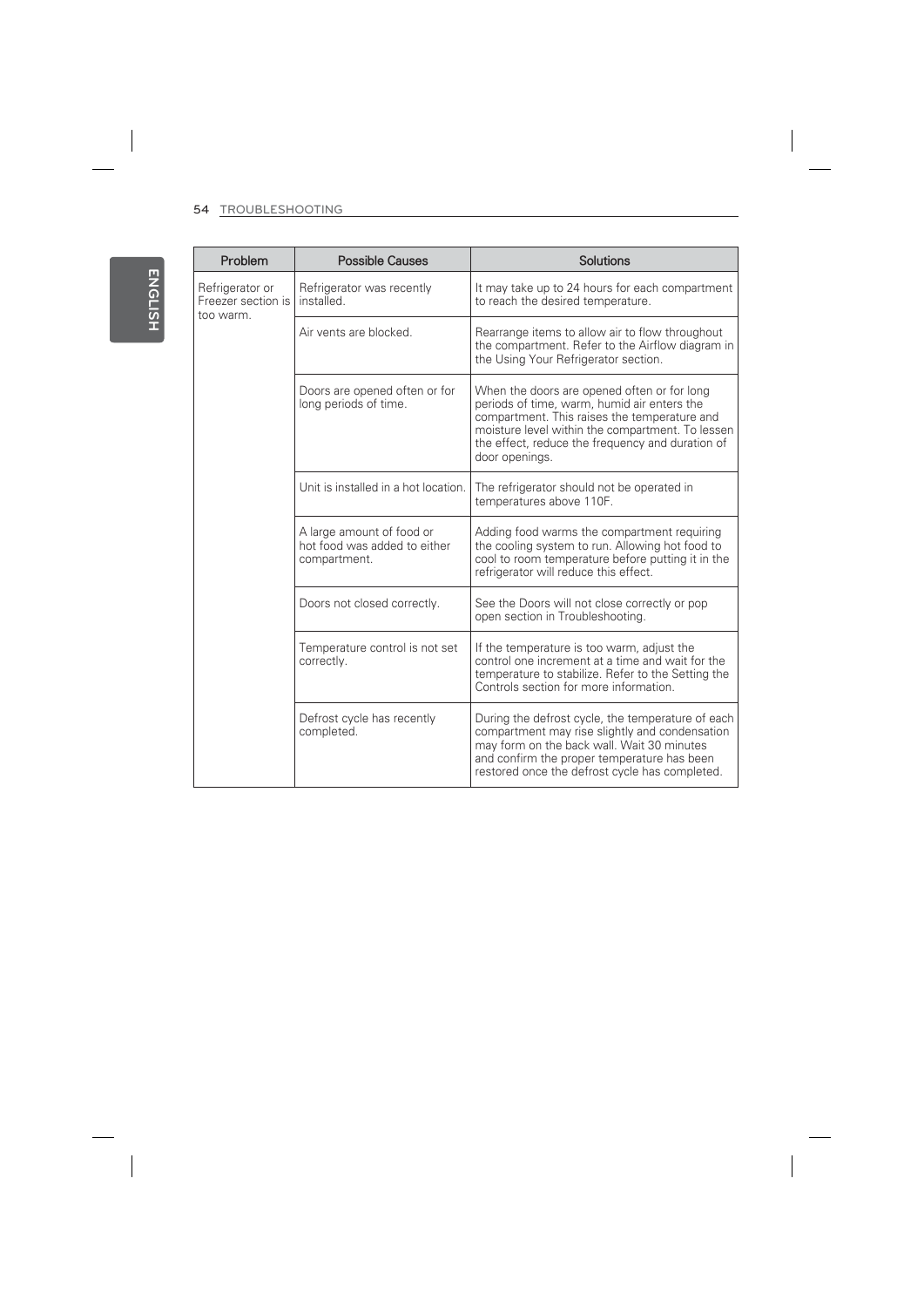| Problem                                                                     | <b>Possible Causes</b>                                       | Solutions                                                                                                                                                                                                                                                                                                                       |
|-----------------------------------------------------------------------------|--------------------------------------------------------------|---------------------------------------------------------------------------------------------------------------------------------------------------------------------------------------------------------------------------------------------------------------------------------------------------------------------------------|
| Interior moisture<br>buildup.                                               | Doors are opened often or for<br>long periods of time.       | When the doors are opened often or for long<br>periods of time, warm, humid air enters the<br>compartment. This raises the temperature and<br>moisture level within the compartment. To<br>lessen the effect, reduce the frequency and<br>duration of door openings.                                                            |
|                                                                             | Doors not closed correctly.                                  | See the Doors will not close correctly section in<br>the Troubleshooting section.                                                                                                                                                                                                                                               |
|                                                                             | Weather is humid.                                            | Humid weather allows additional moisture<br>to enter the compartments when the doors<br>are opened leading to condensation or frost.<br>Maintaining a reasonable level of humidity in the<br>home will help to control the amount of moisture<br>that can enter the compartments.                                               |
|                                                                             | Defrost cycle recently<br>completed.                         | During the defrost cycle, the temperature of each<br>compartment may rise slightly and condensation<br>may form on the back wall. Wait 30 minutes and<br>confirm that the proper temperature has been<br>restored once the defrost cycle has completed.                                                                         |
|                                                                             | Food is not packaged correctly.                              | Food stored uncovered or unwrapped, and damp<br>containers can lead to moisture accumulation<br>within each compartment. Wipe all containers<br>dry and store food in sealed packaging to prevent<br>condensation and frost.                                                                                                    |
| Food is freezing<br>in the refrigerator                                     | Food with high water content<br>was placed near an air vent. | Rearrange items with high water content away<br>from air vents.                                                                                                                                                                                                                                                                 |
| compartment.                                                                | Refrigerator temperature control<br>is set incorrectly.      | If the temperature is too cold, adjust the control<br>one increment at a time and wait for the<br>temperature to stabilize. Refer to the Setting the<br>Controls section for more information.                                                                                                                                  |
|                                                                             | Refrigerator is installed in a cold<br>location.             | When the refrigerator is operated in temperature<br>below 41°F (5°C), food can freeze in the<br>refrigerator compartment. The refrigerator should<br>not be operated in temperature below 55°F (13°C).                                                                                                                          |
| Frost or ice<br>crystals form<br>on frozen food<br>(outside of<br>package). | Door is opened frequently or for<br>long periods of time.    | When the doors are opened often or for long<br>periods of time, warm, humid air enters the<br>compartment. This raises the temperature and<br>moisture level within the compartment. Increased<br>moisture will lead to frost and condensation.<br>To lessen the effect, reduce the frequency and<br>duration of door openings. |
|                                                                             | Door is not closing properly.                                | Refer to the Doors will not close correctly or pop<br>open section in the Troubleshooting section.                                                                                                                                                                                                                              |
| Refrigerator or<br>Freezer section is<br>too cold.                          | Incorrect temperature control<br>settings.                   | If the temperature is too cold, adjust the control<br>one increment at a time and wait for the<br>temperature to stabilize. Refer to the Setting the<br>Controls section for more information.                                                                                                                                  |

 $\overline{\phantom{a}}$ 

 $\overline{\phantom{a}}$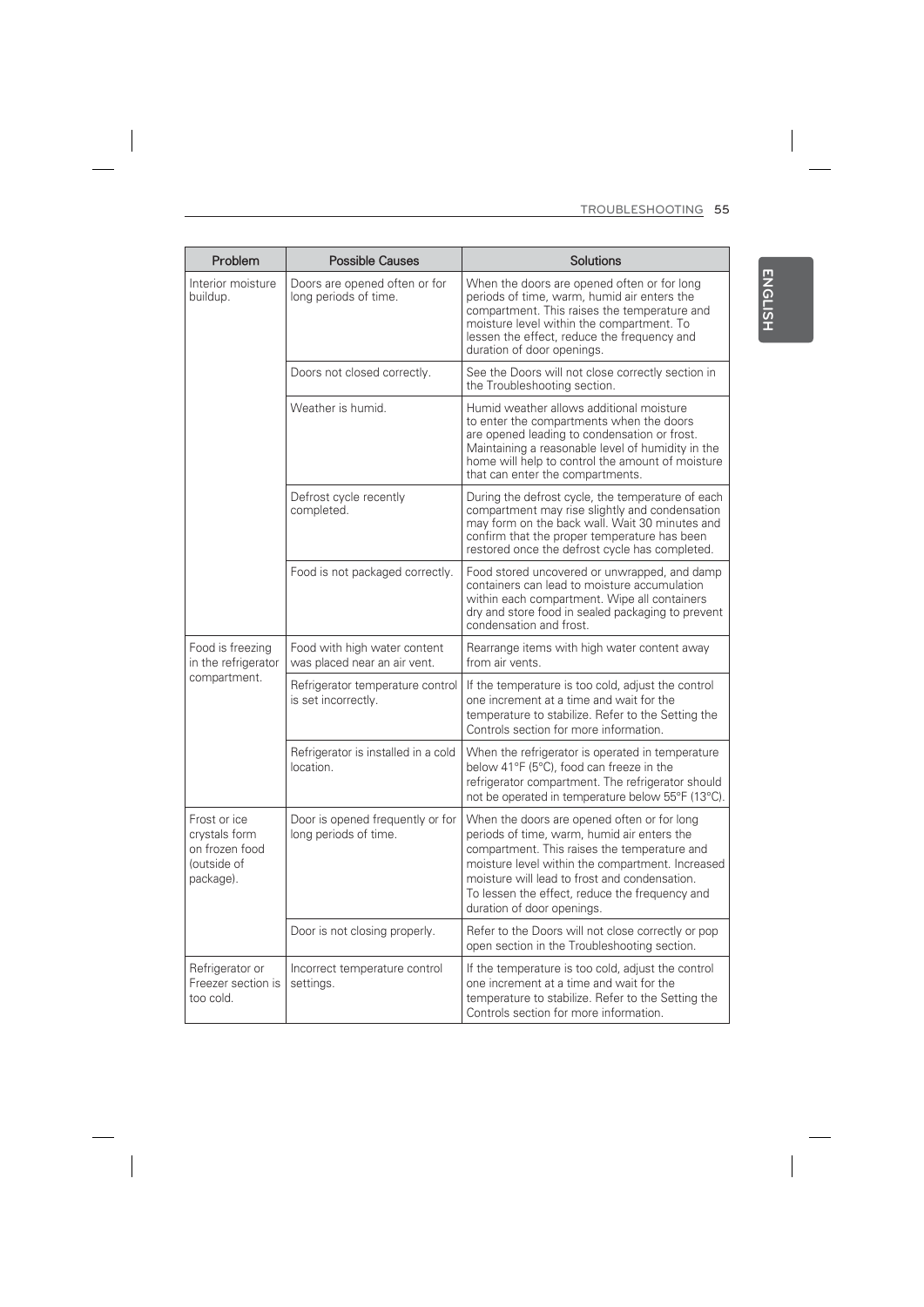$\begin{array}{c} \hline \end{array}$ 

 $\begin{array}{c} \hline \end{array}$ 

| Problem                                                                   | <b>Possible Causes</b>                                                                        | Solutions                                                                                                                                                                                                                                                                                   |
|---------------------------------------------------------------------------|-----------------------------------------------------------------------------------------------|---------------------------------------------------------------------------------------------------------------------------------------------------------------------------------------------------------------------------------------------------------------------------------------------|
| Frost or ice<br>crystals on frozen<br>food (inside of<br>sealed package). | Condensation from food with a<br>high water content has frozen<br>inside of the food package. | This is normal for food items with a high water<br>content.                                                                                                                                                                                                                                 |
|                                                                           | Food has been left in the freezer<br>for a long period of time.                               | Do not store food items with high water content<br>in the freezer for a long period of time.                                                                                                                                                                                                |
| Icemaker is not<br>making enough<br>ice.                                  | Demand exceeds ice storage<br>capacity.                                                       | The icemaker will produce approximately 70-182<br>cubes in a 24 hour period.                                                                                                                                                                                                                |
|                                                                           | House water supply is not<br>connected, valve is not turned<br>on fully, or valve is clogged. | Connect the refrigerator to a cold water supply<br>with adequate pressure and turn the water<br>shutoff valve fully open.<br>If the problem persists, it may be necessary to<br>contact a plumber.                                                                                          |
|                                                                           | Water filter has been<br>exhausted.                                                           | It is recommended that you replace the water<br>filter:<br>Approximately every six months.<br>$\bullet$<br>When the water filter indicator turns on.<br>When the water dispenser output decreases.<br>٠<br>When the ice cubes are smaller than normal.                                      |
|                                                                           | Low house water supply<br>pressure.                                                           | The water pressure must be between 20 and 120<br>psi on models without a water filter and between<br>40 and 120 psi on models with a water filter.<br>If the problem persists, it may be necessary to<br>contact a plumber or install a booster pump to<br>compensate for the low pressure. |
|                                                                           | Reverse Osmosis filtration<br>system is used.                                                 | Reverse osmosis filtration systems can reduce<br>the water pressure below the minimum amount<br>and result in icemaker issues.<br>(Refer to Water Pressure section.)                                                                                                                        |
|                                                                           | Tubing connecting refrigerator<br>to house supply valve is kinked.                            | The tubing can kink when the refrigerator is<br>moved during installation or cleaning resulting<br>in reduced water flow. Straighten or repair the<br>water supply line and arrange it to prevent future<br>kinks.                                                                          |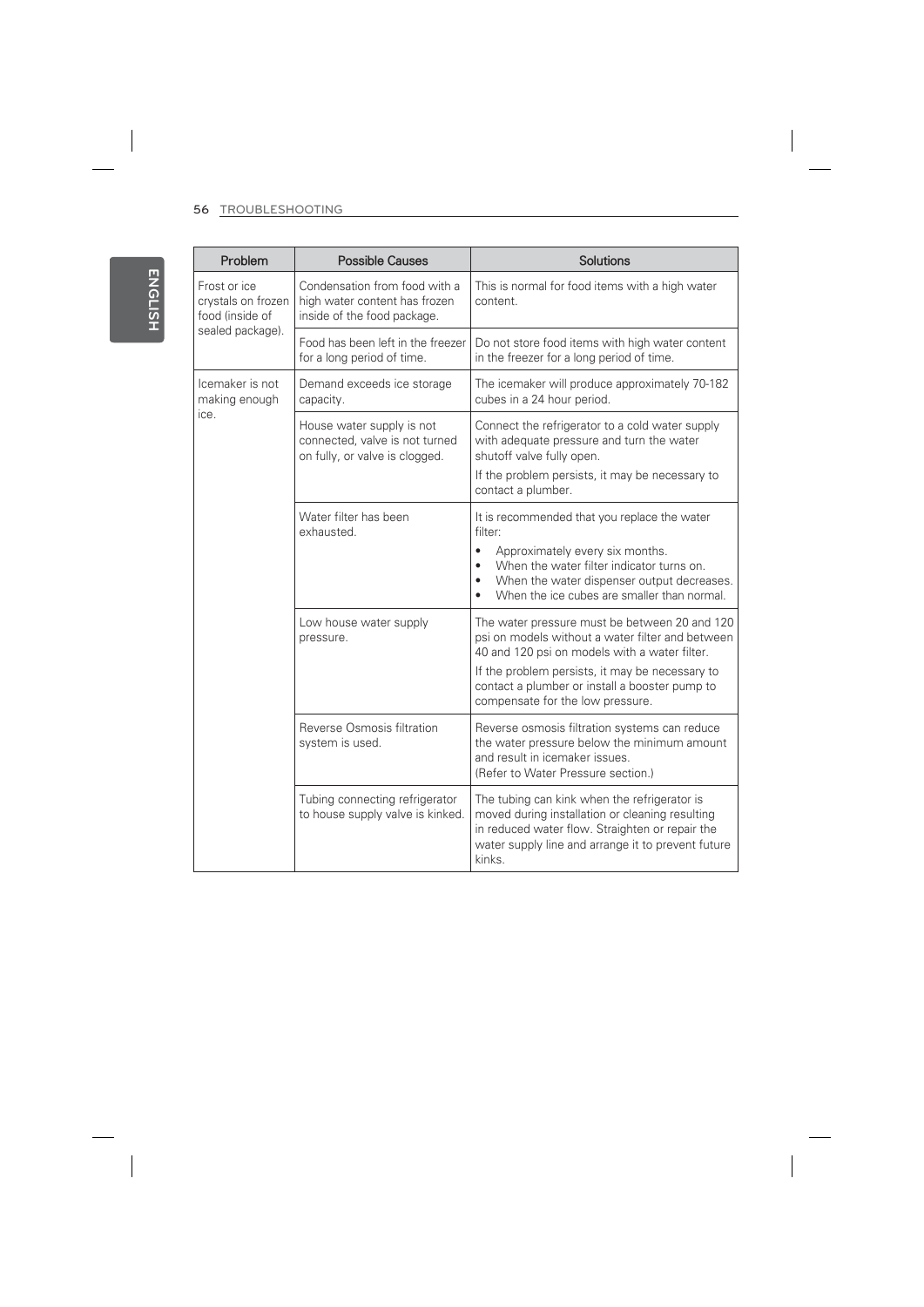**ENGLISH**

ENGLISH

| Problem                                              | <b>Possible Causes</b>                                  | Solutions                                                                                                                                                                                                                                                       |
|------------------------------------------------------|---------------------------------------------------------|-----------------------------------------------------------------------------------------------------------------------------------------------------------------------------------------------------------------------------------------------------------------|
| Icemaker is not<br>making enough<br>ice (continued). | Doors are opened often or for<br>long periods of time.  | If the doors of the unit are opened often, ambient<br>air will warm the refrigerator which will prevent<br>the unit from maintaining the set temperature.<br>Lowering the refrigerator temperature can help,<br>as well as not opening the doors as frequently. |
|                                                      | Doors are not closed<br>completely.                     | If the doors are not properly closed, ice<br>production will be affected. See the Doors will<br>not close completely or pop open section in<br>Troubleshooting for more information.                                                                            |
|                                                      | The temperature setting for the<br>freezer is too warm. | The recommended temperature for the freezer<br>compartment for normal ice production is 0°F. If<br>the freezer temperature is warmer, ice production<br>will be affected.                                                                                       |
| Dispensing water<br>slowly.                          | Water filter has been exhausted.                        | It is recommended that you replace the water<br>filter:                                                                                                                                                                                                         |
|                                                      |                                                         | • Approximately every six months.<br>• When the water filter indicator turns on.<br>• When the water dispenser output decreases.<br>• When the ice cubes are smaller than normal.                                                                               |
|                                                      | Reverse osmosis filtration<br>system is used.           | Reverse osmosis filtration systems can reduce<br>the water pressure below the minimum amount<br>and result in icemaker issues.                                                                                                                                  |
|                                                      |                                                         | If the problem persists, it may be necessary to<br>contact a plumber or install a booster pump to<br>compensate for the low pressure.                                                                                                                           |
|                                                      | Low house water supply<br>pressure.                     | The water pressure must be between 20 and 120<br>psi on models without a water filter and between<br>40 and 120 psi on models with a water filter.                                                                                                              |
|                                                      |                                                         | If the problem persists, it may be necessary to<br>contact a plumber or install a booster pump to<br>compensate for the low pressure.                                                                                                                           |

 $\overline{\phantom{a}}$ 

 $\overline{\phantom{a}}$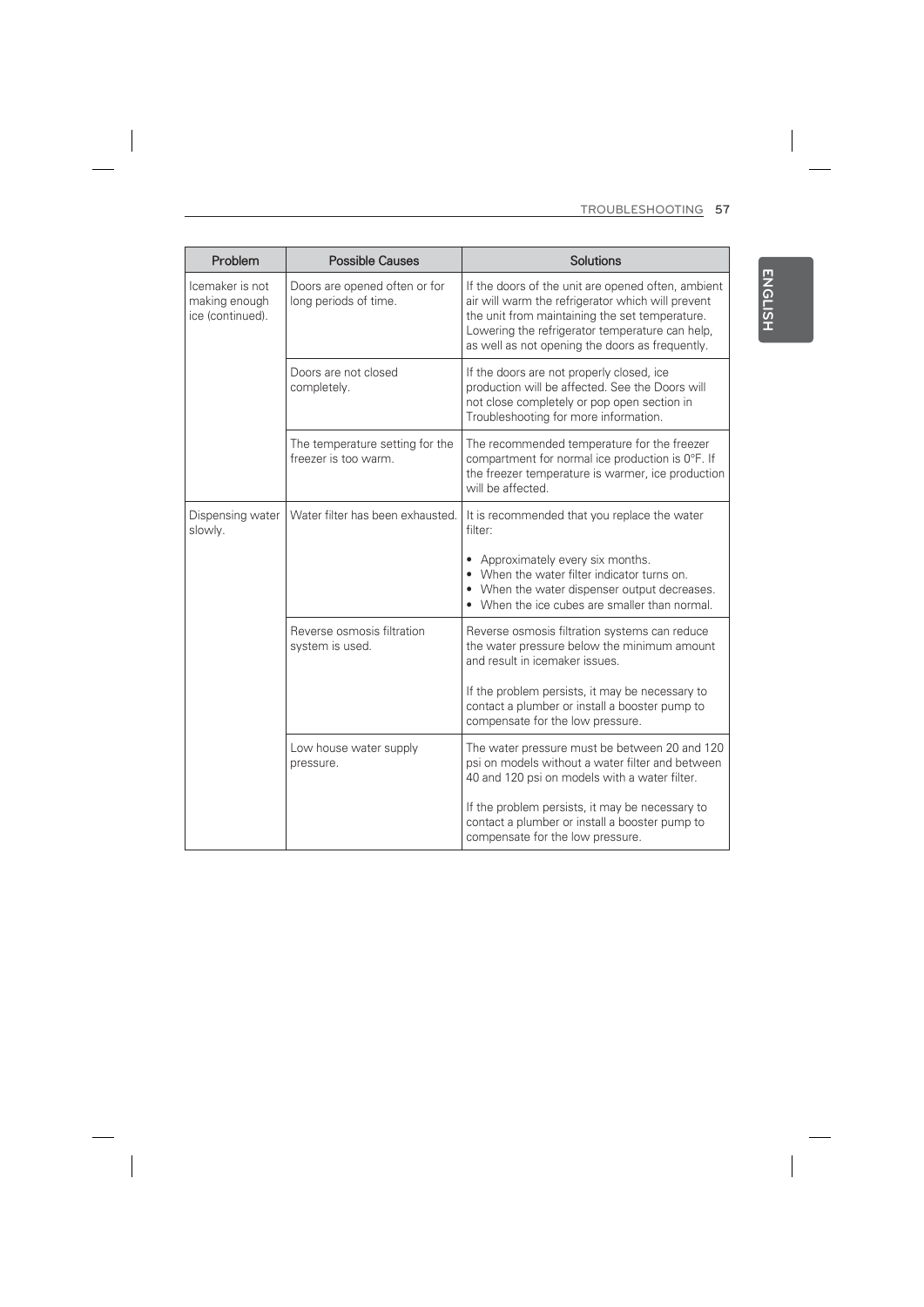$\overline{\phantom{a}}$ 

| Problem                        | <b>Possible Causes</b>                                                                                  | <b>Solutions</b>                                                                                                                                                                                                                                                                      |
|--------------------------------|---------------------------------------------------------------------------------------------------------|---------------------------------------------------------------------------------------------------------------------------------------------------------------------------------------------------------------------------------------------------------------------------------------|
| Not dispensing<br>ice.         | Doors are not closed<br>completely.                                                                     | Ice will not dispense if any of the refrigerator<br>doors are left open.                                                                                                                                                                                                              |
|                                | Infrequent use of the dispenser.                                                                        | Infrequent use of the ice dispenser will cause<br>the cubes to stick together over time, which<br>will prevent them from properly dispensing.<br>Check the ice bin for ice cubes clumping/sticking<br>together. If they are, break up the ice cubes to<br>allow for proper operation. |
|                                | The delivery chute is clogged<br>with frost or ice fragments.                                           | Eliminate the frost or ice fragments by removing<br>the ice bin and clearing the chute with a plastic<br>utensil. Dispensing cubed ice can also help<br>prevent frost or ice fragment buildup.                                                                                        |
|                                | The dispenser display is locked.                                                                        | Press and hold the Lock button for three seconds<br>to unlock the control panel and dispenser.                                                                                                                                                                                        |
|                                | Ice bin is empty.                                                                                       | It may take up to 24 hours for each compartment<br>to reach the desired temperature and for the<br>icemaker to begin making ice. Make sure that the<br>shutoff (arm/sensor) is not obstructed.                                                                                        |
|                                |                                                                                                         | Once the ice supply in the bin has been<br>completely exhausted, it my take up to 90<br>minutes before additional ice is available, and<br>approximately 24 hours to completely refill the<br>bin.                                                                                    |
| Icemaker is not<br>making ice. | Refrigerator was recently<br>installed or icemaker recently<br>connected.                               | It may take up to 24 hours for each compartment<br>to reach the desired temperature and for the<br>icemaker to begin making ice.                                                                                                                                                      |
|                                | Icemaker not turned on.                                                                                 | Locate the Ice On/Off button and confirm that it is<br>turned on.                                                                                                                                                                                                                     |
|                                | The refrigerator is not connected<br>to a water supply or the supply<br>shutoff valve is not turned on. | Connect refrigerator to the water supply and turn<br>the water shutoff valve fully open.                                                                                                                                                                                              |
|                                | Icemaker shutoff (feeler arm)<br>obstructed.                                                            | If your icemaker is equipped with an ice shutoff<br>arm, make sure that the arm moves freely.<br>If your icemaker is equipped with the electronic<br>ice shutoff sensor, make sure that there is a clear<br>path between the two sensors.                                             |
|                                | Reverse osmosis water filtration<br>system is connected to your<br>cold water supply.                   | Reverse osmosis filtration systems can reduce<br>the water pressure below the minimum amount<br>and result in icemaker issues.<br>(Refer to the Water Pressure section.)                                                                                                              |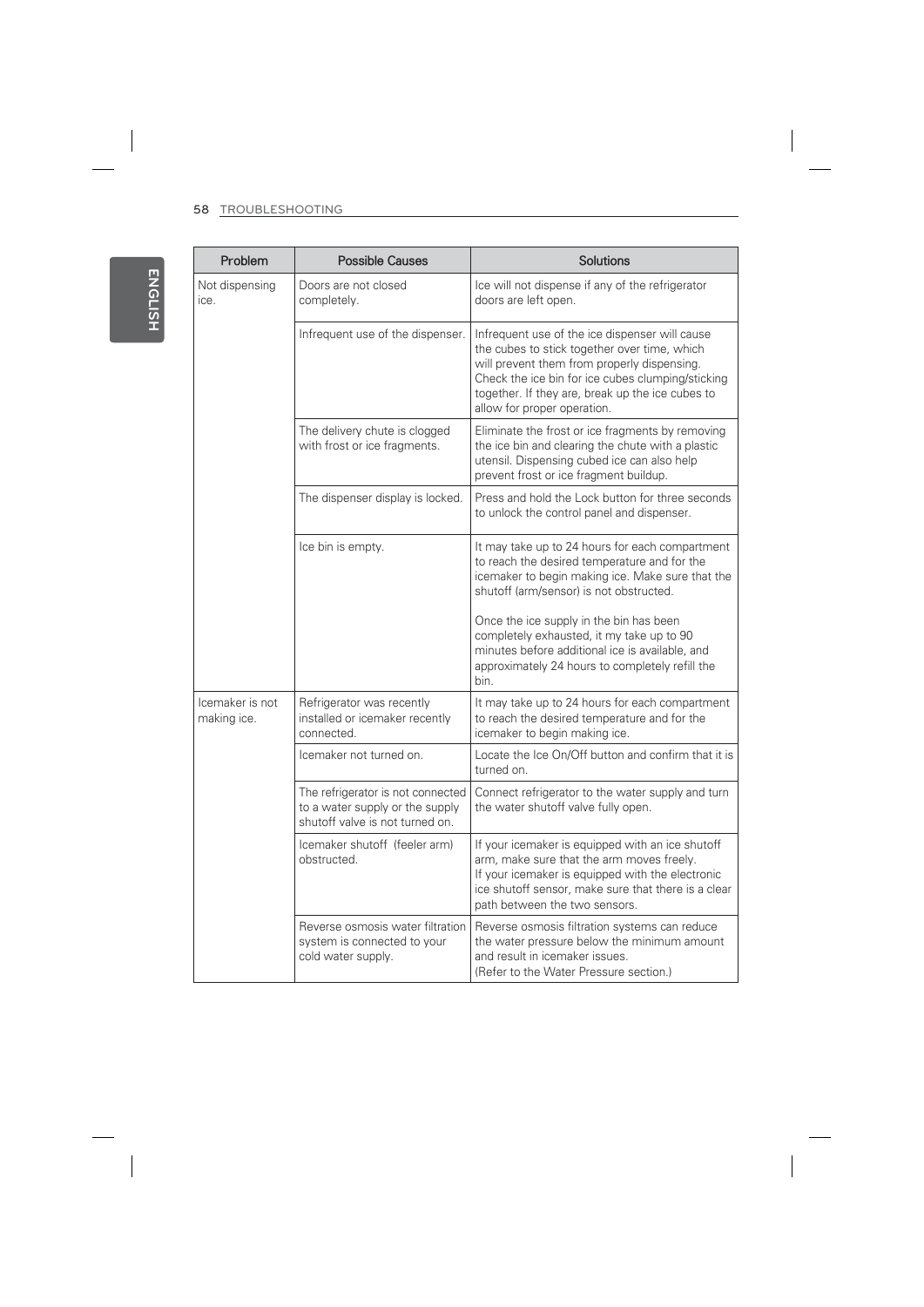| Problem                  | <b>Possible Causes</b>                                                                                       | Solutions                                                                                                                                                                                                                                                                                                                        |
|--------------------------|--------------------------------------------------------------------------------------------------------------|----------------------------------------------------------------------------------------------------------------------------------------------------------------------------------------------------------------------------------------------------------------------------------------------------------------------------------|
| Not dispensing<br>water. | New installation or water line<br>recently connected.                                                        | Dispense 2.5 gallons of water (flush for<br>approximately 5 minutes) to remove trapped air<br>and contaminants from the system.<br>Do not dispense the entire 2.5 gallon amount<br>continuously. Depress and release the dispenser<br>pad for cycles of 30 seconds ON and 60 seconds<br>OFF.                                     |
|                          | The dispenser panel is locked.                                                                               | Press and hold the Lock button for three seconds<br>to unlock the control panel and dispenser.                                                                                                                                                                                                                                   |
|                          | The dispenser is not set for<br>water dispensing.                                                            | The dispenser can be set for ice or water. Make<br>certain that the control panel is set for the proper<br>operation. Press the Water button on the control<br>panel to dispense water.                                                                                                                                          |
|                          | Refrigerator or freezer doors are<br>not closed properly.                                                    | Water will not dispense if any of the refrigerator<br>doors are left open.                                                                                                                                                                                                                                                       |
|                          | Water filter has been recently<br>removed or replaced.                                                       | After the water filter is replaced, dispense 2.5<br>gallons of water (flush for approximately 5<br>minutes) to remove trapped air and contaminants<br>from the system. Do not dispense the entire 2.5<br>gallon amount continuously. Depress and release<br>the dispenser pad for cycles of 30 seconds ON<br>and 60 seconds OFF. |
|                          | Tubing connecting refrigerator<br>to house supply valve is kinked.                                           | The tubing can kink when the refrigerator is<br>moved during installation or cleaning resulting in<br>reduced water flow. Straighten or repair the water<br>supply line and arrange it to prevent future kinks.                                                                                                                  |
|                          | The house water supply is not<br>connected, the valve is not<br>turned on fully, or the valve is<br>clogged. | Connect refrigerator to the water supply and turn<br>the water shutoff valve fully open.<br>If the problem persists, it may be necessary to<br>contact a plumber.                                                                                                                                                                |

 $\begin{array}{c} \begin{array}{c} \begin{array}{c} \end{array} \end{array} \end{array}$ 

 $\overline{\phantom{a}}$ 

ENGLISH **ENGLISH**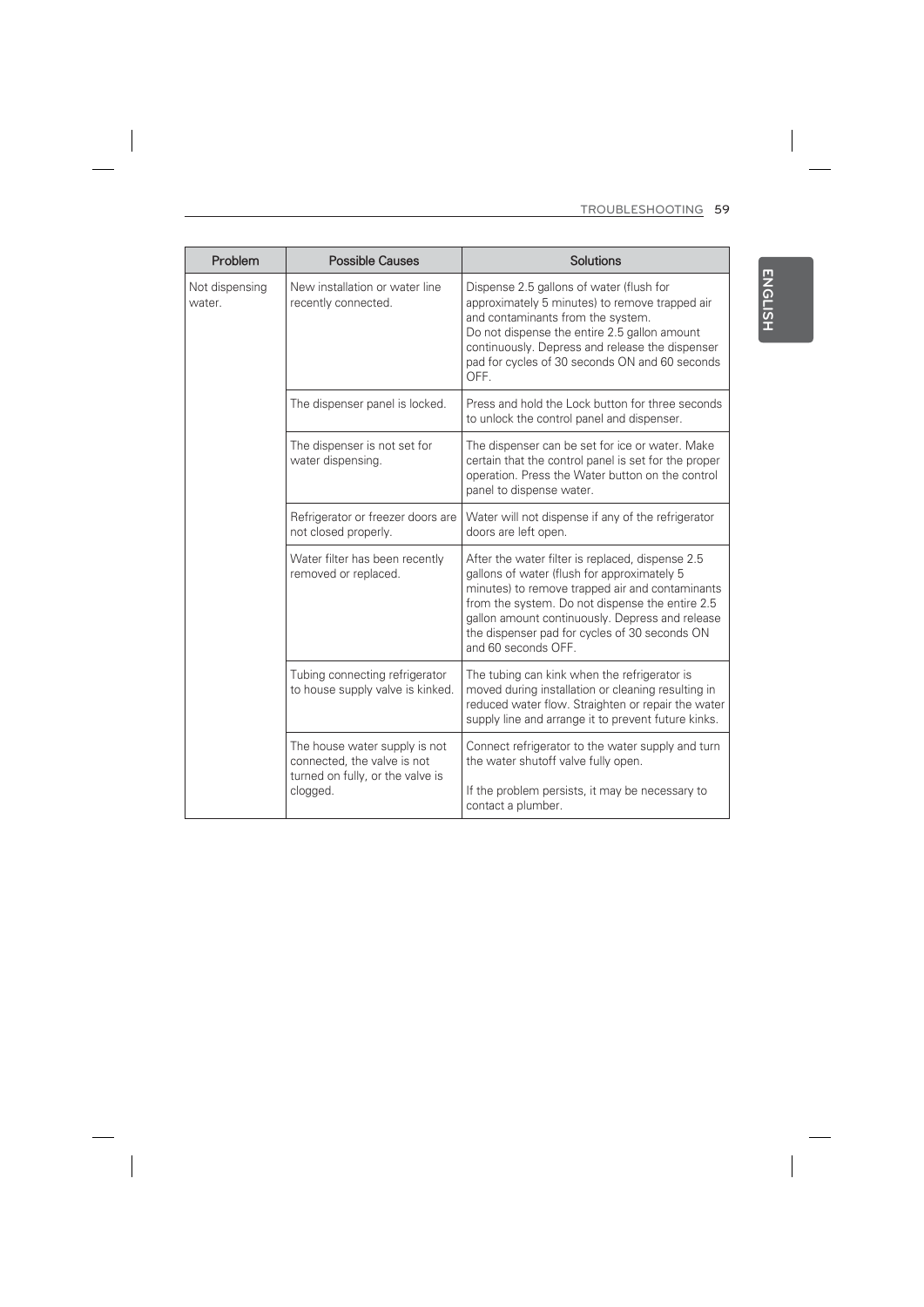$\begin{array}{c} \hline \end{array}$ 

| Problem                         | <b>Possible Causes</b>                                                               | Solutions                                                                                                                                                                                                                                                                                    |
|---------------------------------|--------------------------------------------------------------------------------------|----------------------------------------------------------------------------------------------------------------------------------------------------------------------------------------------------------------------------------------------------------------------------------------------|
| Ice has bad taste<br>or odor.   | Water supply contains minerals<br>such as sulfur.                                    | A water filter may need to be installed to<br>eliminate taste and odor problems.                                                                                                                                                                                                             |
|                                 |                                                                                      | NOTE: In some cases, a filter may not help. It<br>may not be possible to remove all minerals / odor<br>/ taste in all water supplies.                                                                                                                                                        |
|                                 | Icemaker was recently installed.                                                     | Discard the first few batches of ice to avoid<br>discolored or bad tasting ice.                                                                                                                                                                                                              |
|                                 | Ice has been stored for too<br>long.                                                 | Ice that has been stored for too long will shrink,<br>become cloudy, and may develop a stale taste.<br>Throw away old ice and make a new supply.                                                                                                                                             |
|                                 | The food has not been stored<br>properly in either compartment.                      | Rewrap the food. Odors may migrate to the ice if<br>food is not wrapped properly.                                                                                                                                                                                                            |
|                                 | The interior of the refrigerator<br>needs to be cleaned.                             | See the Care and Cleaning section for more<br>information.                                                                                                                                                                                                                                   |
|                                 | The ice storage bin needs to be<br>cleaned.                                          | Empty and wash the bin (discard old cubes).<br>Make sure that the bin is completely dry before<br>reinstalling it.                                                                                                                                                                           |
| Dispensing warm<br>water.       | Refrigerator was recently<br>installed.                                              | Allow 24 hours after installation for the water<br>storage tank to cool completely.                                                                                                                                                                                                          |
|                                 | The water dispenser has been<br>used recently and the storage<br>tank was exhausted. | Depending on your specific model, the water<br>storage capacity will range from approximately 20<br>to 30 oz.                                                                                                                                                                                |
|                                 | Dispenser has not been used<br>for several hours.                                    | If the dispenser has not been used for several<br>hours, the first glass dispensed may be warm.<br>Discard the first 10 oz.                                                                                                                                                                  |
|                                 | Refrigerator is connected to the<br>hot water supply.                                | Make sure that the refrigerator is connected to a<br>cold water pipe.                                                                                                                                                                                                                        |
|                                 |                                                                                      | $\sqrt{N}$ WARNING: Connecting the refrigerator to a<br>hot water line may damage the icemaker.                                                                                                                                                                                              |
| Water has bad<br>taste or odor. | Water supply contains minerals<br>such as sulfur.                                    | A water filter may need to be installed to<br>eliminate taste and odor problems.                                                                                                                                                                                                             |
|                                 | Water filter has been exhausted.                                                     | It is recommended that you replace the water<br>filter:                                                                                                                                                                                                                                      |
|                                 |                                                                                      | • Approximately every 6 months.<br>• When the water filter indicator turns on.<br>• When the water dispenser output decreases.<br>• When the ice cubes are smaller than normal.                                                                                                              |
|                                 | Refrigerator was recently<br>installed.                                              | Dispense 2.5 gallons of water (flush for<br>approximately 5 minutes) to remove trapped<br>air and contaminants from the system. Do<br>not dispense the entire 2.5 gallon amount<br>continuously. Depress and release the dispenser<br>pad for cycles of 30 seconds ON and 60 seconds<br>OFF. |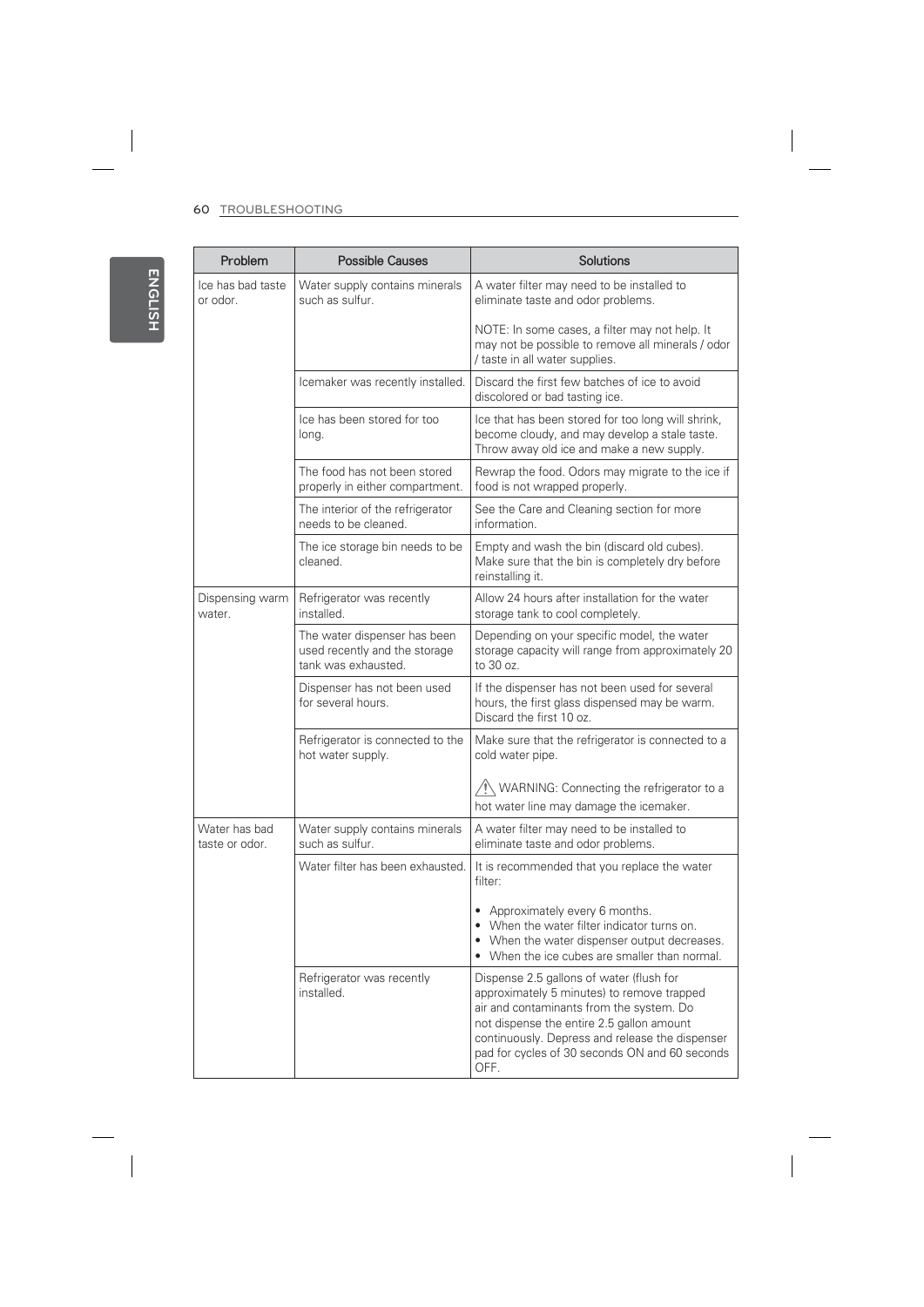| Problem                                | <b>Possible Causes</b>                                                                                                                                                                                      | Solutions                                                                                                                                                                                    |
|----------------------------------------|-------------------------------------------------------------------------------------------------------------------------------------------------------------------------------------------------------------|----------------------------------------------------------------------------------------------------------------------------------------------------------------------------------------------|
| Icemaker is<br>making too much<br>ice. | Icemaker shutoff (feeler arm)<br>obstructed.                                                                                                                                                                | Empty the ice bin. If your icemaker is equipped<br>with an ice shutoff arm, maker sure that the arm<br>moves freely. Reinstall the ice bin and wait 24<br>hours to confirm proper operation. |
| Clicking                               | The defrost control will click<br>when the automatic defrost<br>cycle begins and ends.<br>The thermostat control (or<br>refrigerator control on some<br>models) will also click when<br>cycling on and off. | Normal Operation                                                                                                                                                                             |
| Rattling                               | Rattling noises may come from<br>the flow of refrigerant, the<br>water line on the back of the<br>unit, or items stored on top of<br>or around the refrigerator.                                            | Normal Operation                                                                                                                                                                             |
|                                        | Refrigerator is not resting solidly<br>on the floor.                                                                                                                                                        | Floor is weak or uneven or leveling legs need to<br>be adjusted. See the Door Alignment section.                                                                                             |
|                                        | Refrigerator with linear<br>compressor was jarred while<br>running.                                                                                                                                         | Normal Operation                                                                                                                                                                             |
| Whooshing                              | Evaporator fan motor is<br>circulating air through the<br>refrigerator and freezer<br>compartments.                                                                                                         | Normal Operation                                                                                                                                                                             |
|                                        | Air is being forced over the<br>condenser by the condenser<br>fan.                                                                                                                                          | Normal Operation                                                                                                                                                                             |
| Gurgling                               | Refrigerant flowing through the<br>cooling system.                                                                                                                                                          | Normal Operation                                                                                                                                                                             |
| Popping                                | Contraction and expansion of<br>the inside walls due to changes<br>in temperature.                                                                                                                          | Normal Operation                                                                                                                                                                             |
| Sizzling                               | Water dripping on the defrost<br>heater during a defrost cycle.                                                                                                                                             | Normal Operation                                                                                                                                                                             |
| Vibrating                              | If the side or back of the<br>refrigerator is touching a cabinet<br>or wall, some of the normal<br>vibrations may make an audible<br>sound.                                                                 | To eliminate the noise, make sure that the sides<br>and back cannot vibrate against any wall or<br>cabinet.                                                                                  |
| Dripping                               | Water running into the drain pan<br>during the defrost cycle.                                                                                                                                               | Normal Operation                                                                                                                                                                             |

 $\overline{\phantom{a}}$ 

ENGLISH **ENGLISH**